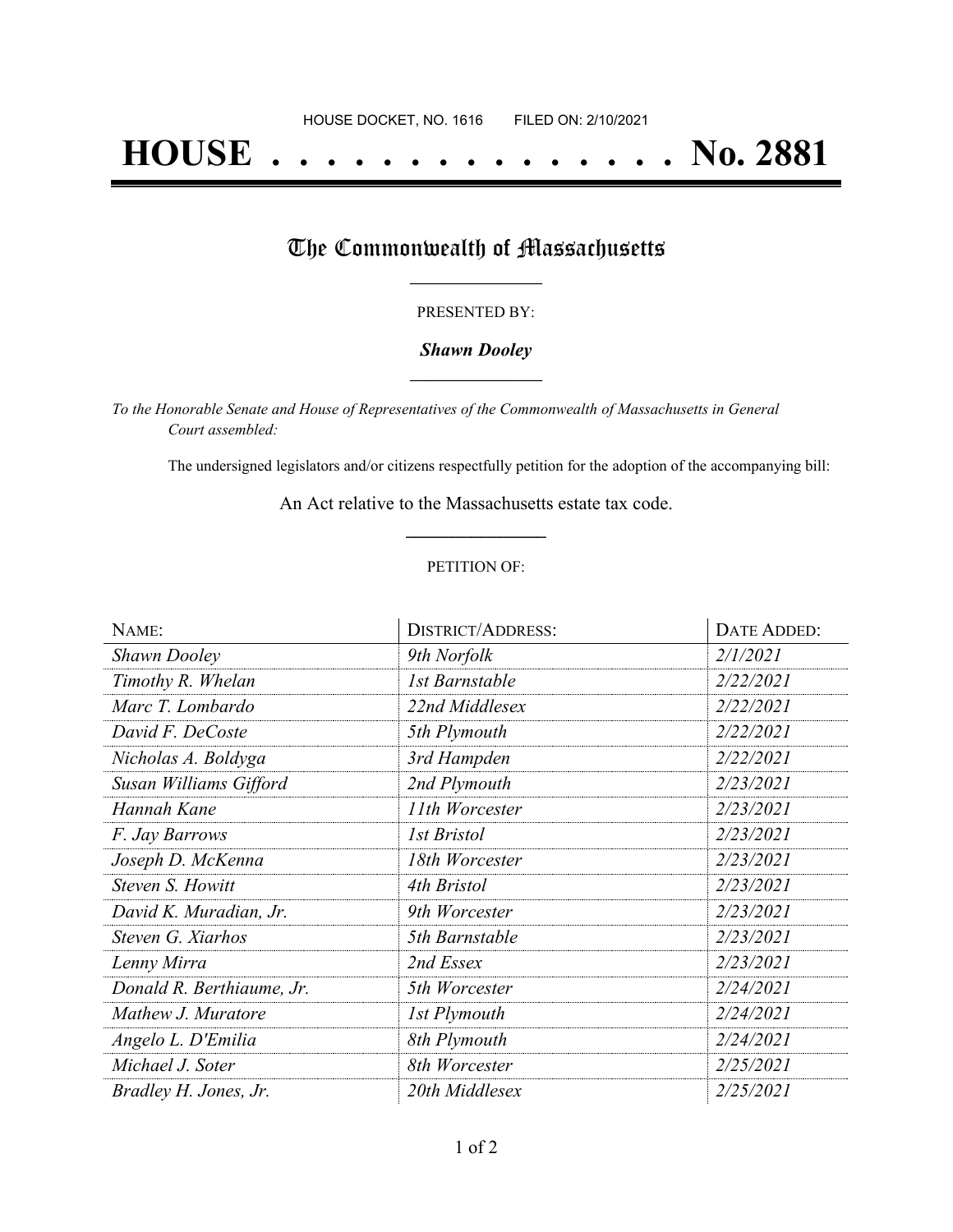| Kimberly N. Ferguson | 1st Worcester | 2/26/2021 |
|----------------------|---------------|-----------|
| John H. Rogers       | 12th Norfolk  | 4/8/2021  |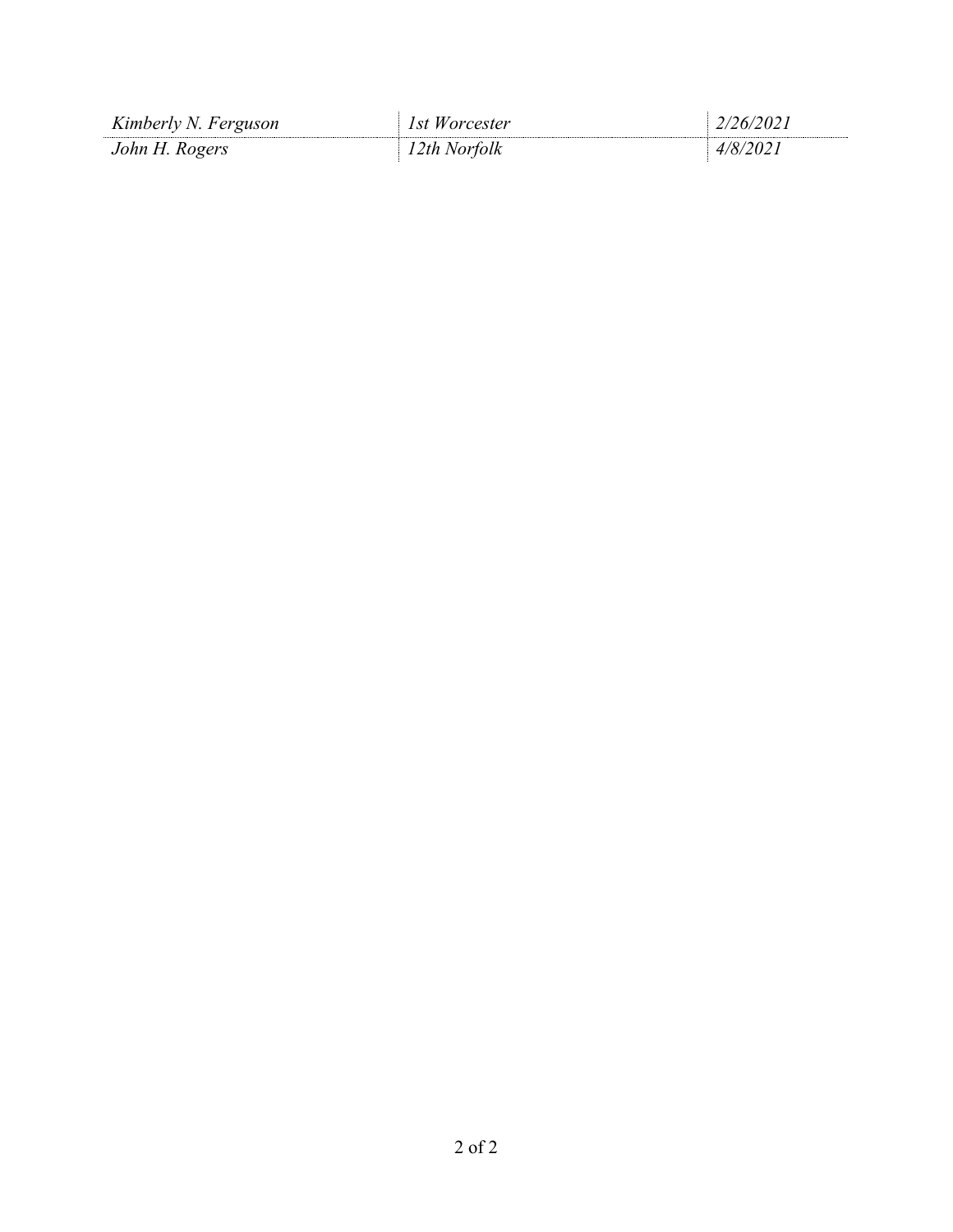## **HOUSE . . . . . . . . . . . . . . . No. 2881**

By Mr. Dooley of Norfolk, a petition (accompanied by bill, House, No. 2881) of Shawn Dooley and others relative to the estate tax code of the Commonwealth. Revenue.

#### [SIMILAR MATTER FILED IN PREVIOUS SESSION SEE HOUSE, NO. *2446* OF 2019-2020.]

### The Commonwealth of Massachusetts

**In the One Hundred and Ninety-Second General Court (2021-2022) \_\_\_\_\_\_\_\_\_\_\_\_\_\_\_**

**\_\_\_\_\_\_\_\_\_\_\_\_\_\_\_**

An Act relative to the Massachusetts estate tax code.

Be it enacted by the Senate and House of Representatives in General Court assembled, and by the authority *of the same, as follows:*

1 SECTION 1. Chapter 65C of the General Laws is hereby amended by striking out

2 Section 1(a), as appearing in the 2012 Official Edition, and inserting in place thereof the

3 following section:-

4 (a) "Code", the Internal Revenue Code of the United States, in effect for the taxable year

5 SECTION 2. Chapter 65C of the General Laws is hereby amended by striking out

6 Section 1(d), as appearing in the 2012 Official Edition, and inserting in place thereof the

7 following section:-

8 (d) "Federal Gross Estate", the gross estate as defined under the code.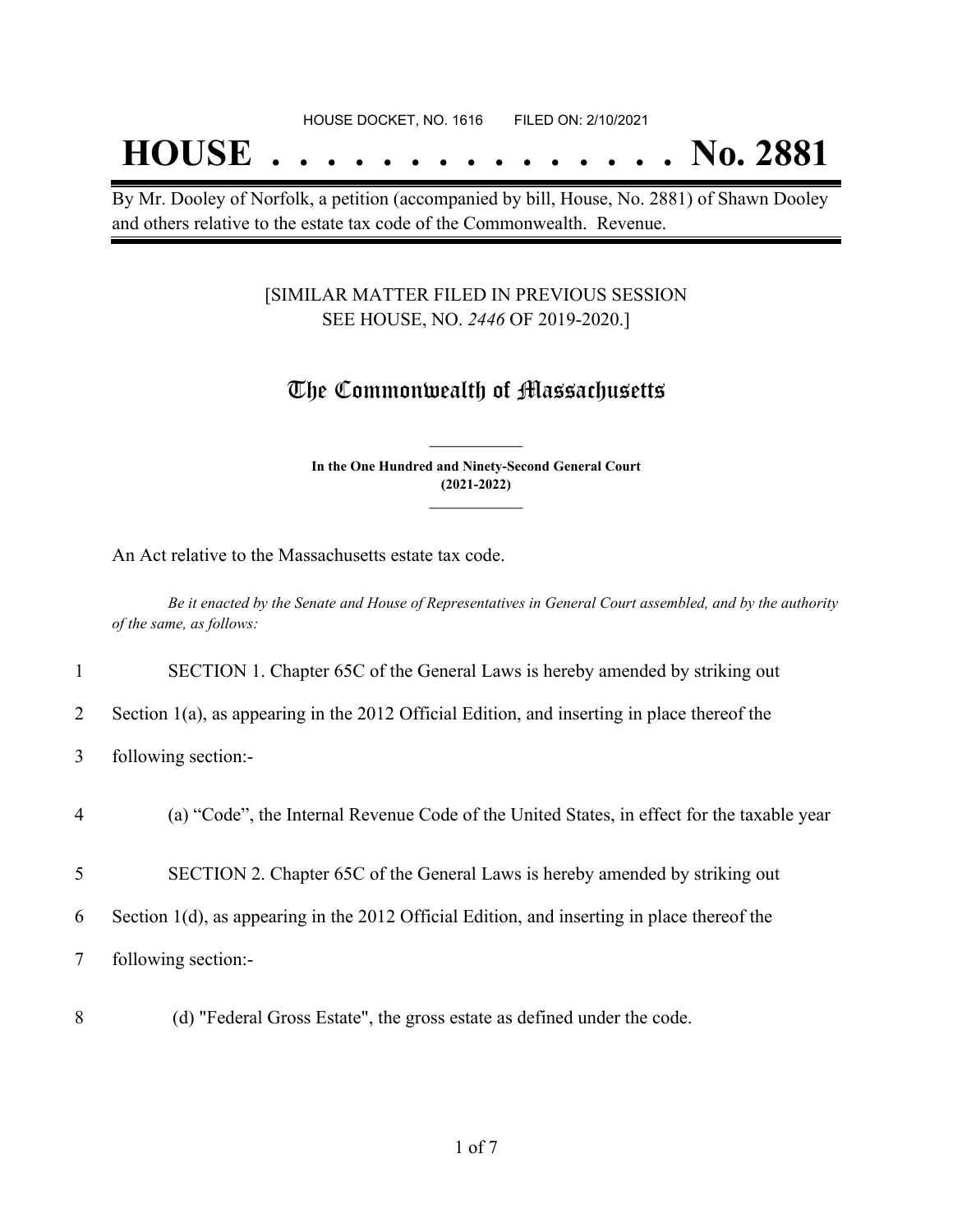SECTION 3. Chapter 65C of the General Laws is hereby amended by striking out Section 1(f), as appearing in the 2012 Official Edition, and inserting in place thereof the following section:-

 (f) "Massachusetts gross estate", the federal gross estate, whether or not a federal estate tax return is required to be filed, plus the value of any property: (i) in which the decedent had at death a qualifying income interest for life described in subsection (c) of section 3A, or to the extent of any such interest therein of which the decedent has at any time made a transfer, by trust or otherwise, under any circumstances which would require the property to be included in the gross estate under the provisions of this chapter; and (ii) for which a deduction was allowed for Massachusetts estate tax purposes with respect to the transfer of such property to the decedent; and less the value of real and tangible personal property having an actual situs outside the commonwealth, but not the value of the principal residence of the decedent unless elected pursuant to the provisions of subsection (f) of section 2. The Massachusetts gross estate shall not include the value of any property in which the decedent had a qualifying income interest for life which is not otherwise includible in the Massachusetts gross estate under the first sentence of this subsection, notwithstanding the right of the executor of the decedent's estate to recover federal or Massachusetts estate taxes from such property.

 SECTION 4. Chapter 65C of the General Laws is hereby amended by striking out Section 1(h), as appearing in the 2012 Official Edition, and inserting in place thereof the following section:-

 (h) "Massachusetts taxable estate", the Massachusetts gross estate less the exemption or the exclusions provided for within this section and deductions allowable under chapter 65C.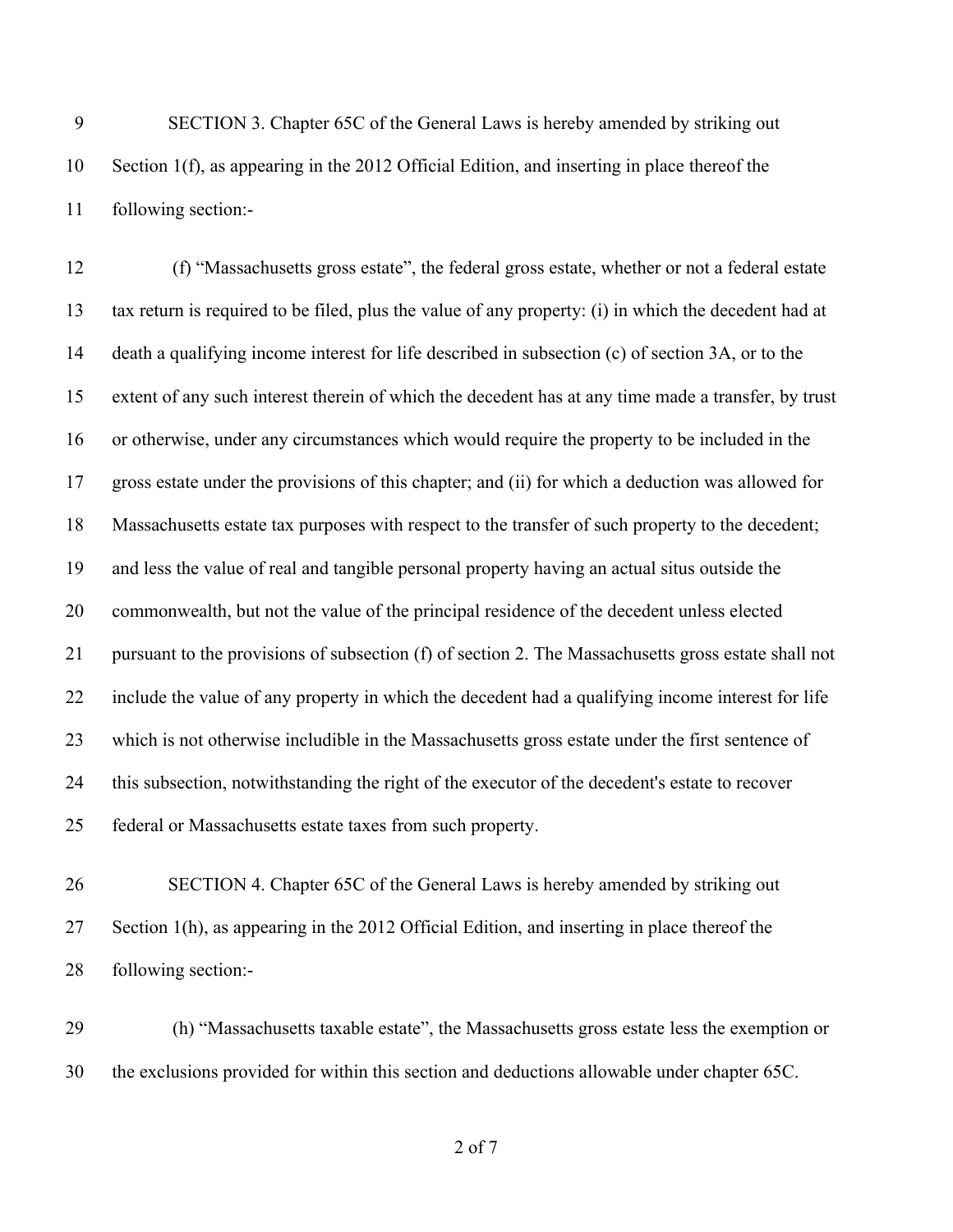| 31 | SECTION 5. Chapter 65C of the General Laws is hereby amended by striking out                      |
|----|---------------------------------------------------------------------------------------------------|
| 32 | Section 1(j), as appearing in the 2012 Official Edition, and inserting in place thereof the       |
| 33 | following section:-                                                                               |
| 34 | (i) "Applicable exclusion amount", the sum of (i) the basic exclusion amount, and (ii) in         |
| 35 | the case of a surviving spouse, the deceased spousal unused exclusion amount.                     |
| 36 | SECTION 6. Chapter 65C of the General Laws is hereby amended by striking out                      |
| 37 | Section $1(k)$ , as appearing in the 2012 Official Edition, and inserting in place thereof the    |
| 38 | following section:-                                                                               |
| 39 | (k) "Basic exclusion amount", \$2,750,000 which shall be annually adjusted for inflation          |
| 40 | based on the US Department of Labor's Consumer Price Index (CPI) for All Urban Consumers.         |
| 41 | If the amount as adjusted under the preceding sentence is not a multiple of \$10,000, such amount |
| 42 | shall be rounded to the nearest multiple of \$10,000.                                             |
| 43 | SECTION 7. Chapter 65C of the General Laws is hereby amended by striking out                      |
| 44 | Section 2 and Section 2A in their entirety, as appearing in the 2012 Official Edition, and        |
| 45 | inserting in place thereof the following section:-                                                |
| 46 | Section 2. (a) A tax is hereby imposed upon the transfer of the estate of each person             |
| 47 | dying on or after January 1, 2022 who, at the time of death, was a resident of the commonwealth.  |
| 48 | This subsection shall only apply to each person dying on or after January 1, 2022. For the estate |
| 49 | of decedents dying prior to January 1, 2022, they shall be subject to the provisions of chapter   |
| 50 | 65C of the general laws in effect upon the date of death of such decedent.                        |
|    |                                                                                                   |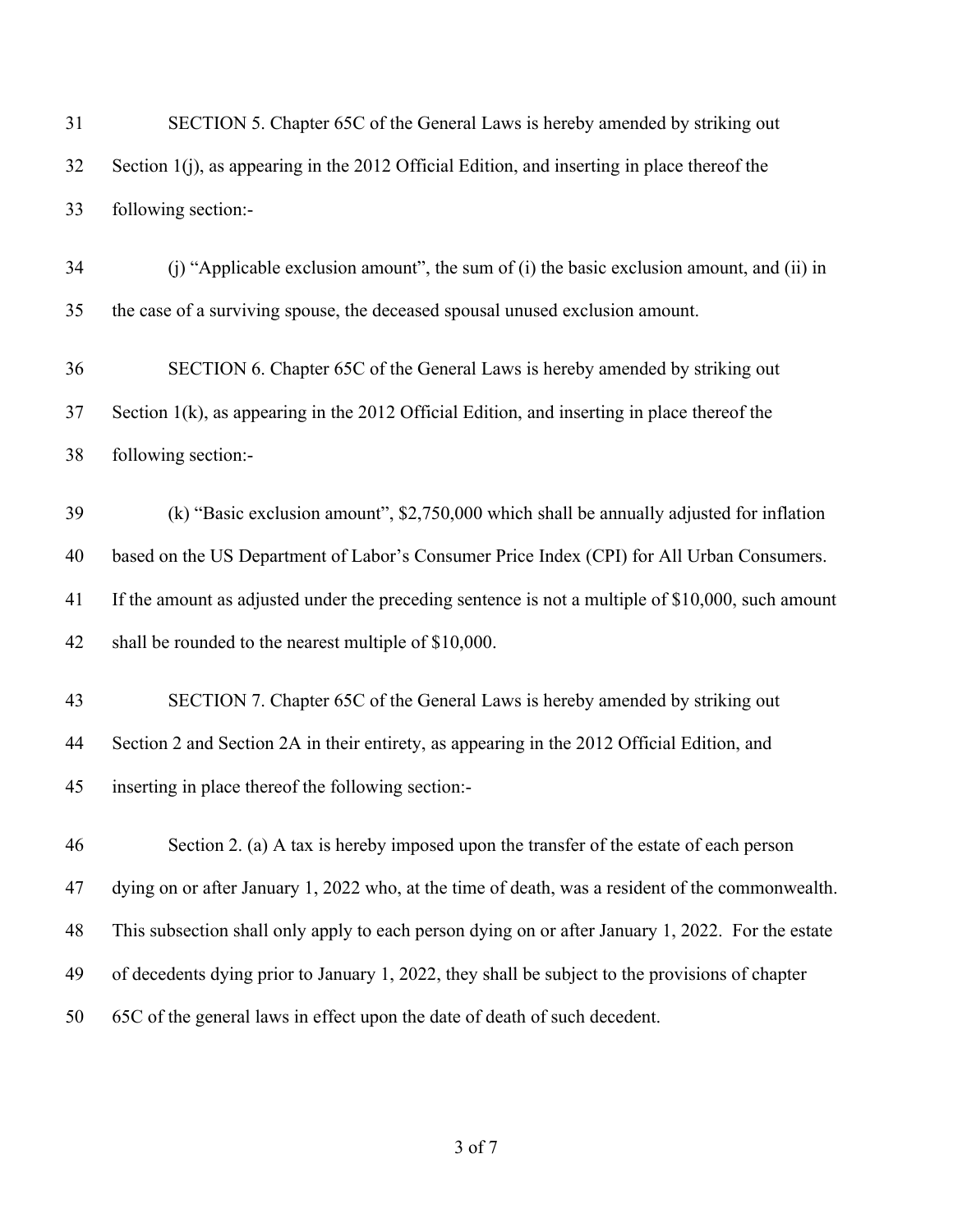(b) A tax is hereby imposed upon the transfer of real property situated in this commonwealth and upon tangible personal property having an actual situs in this commonwealth of every person who at the time of his or her death was not a resident of this commonwealth.

 (c) Notwithstanding any other provision of law, the tax imposed by subsections (a) and (b) shall be computed upon the value of any property subject to a power of appointment which is includible in the federal gross estate, notwithstanding that a tax has been paid thereon pursuant to section 14 of chapter 65.

 (d) For the purposes of computing the tax imposed by subsections (a) and (b) of this section the amount of the tax shall be computed with respect to the Massachusetts taxable estate in accordance with the following table:-

[TABLE 1]

 (e) A tax is hereby imposed upon the transfer of real property situated in this commonwealth and upon tangible personal property having an actual situs in this commonwealth of every person who at the time of his death was not a resident of this commonwealth. The amount of this tax shall be computed with respect to the value of Massachusetts real and tangible personal property in accordance with the following table:-

[TABLE 2]

 (f) The principal residence of a deceased person who, at the time of their death, was a resident of the commonwealth shall be excluded in such person's Massachusetts gross estate subject to the exclusion requirements of section 121 of the Code, provided that such residence has been owned and used by such person as his or her principal residence for periods aggregating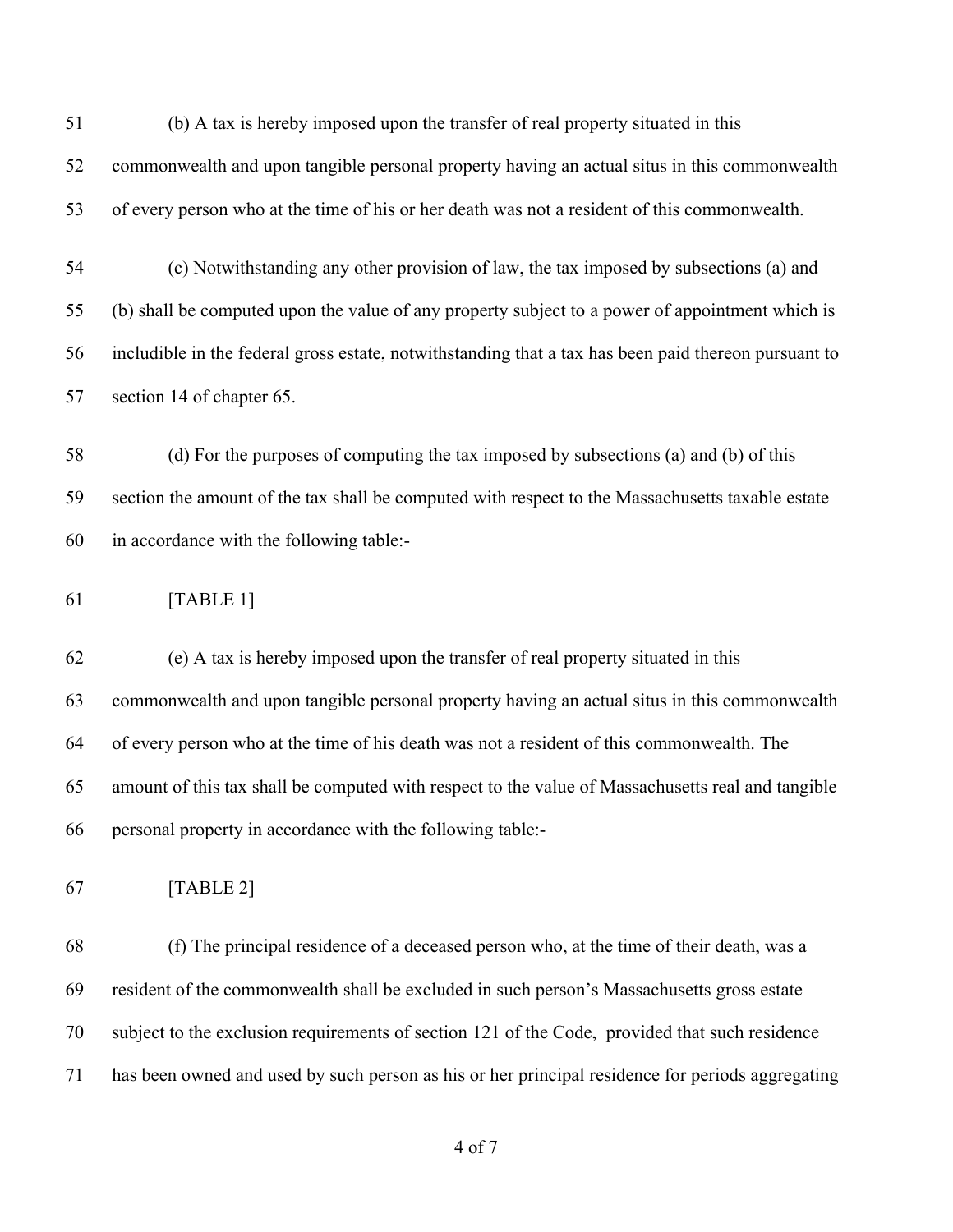two years or more during the five-year period ending on the date of such person's death.

 Ownership shall include, but not be limited to, sole ownership, joint ownership, ownership via a funded revocable trust or nominee trust, or other such vehicles as determined by the Department of Revenue. The executor may elect to include the value of such deceased person's residence in such person's Massachusetts gross estate. This election shall be made by the executor on the Massachusetts estate tax return filed within the time prescribed for filing such return, or any extension of such time granted by the commissioner. Such election, once made, shall be irrevocable.

 (g) The maximum exclusion value of a person's principal residence allowed to be deducted from their Massachusetts net estate may not exceed the amount of the basic exclusion amount as defined in section 1. This deduction is separate and distinct from the basic exclusion amount and both may be deducted from the net estate to determine the taxable estate.

 (h) The basis of property, for Massachusetts estate tax purposes, acquired from the decedent shall be the basis computed pursuant to section 1014 of the Code.

 (i) A person who, at the time of death, was a resident of the commonwealth and whose deceased spouse was a resident of the commonwealth may elect to apply the deceased spousal unused exclusion amount to the Massachusetts gross estate. This exclusion shall be made by the executor on the Massachusetts estate tax return filed within the time prescribed for filing such return, or any extension of such time granted by the commissioner. Such election, once made, shall be irrevocable.

 (j) Notwithstanding any other provision of law, the tax imposed by subsections (b) and (c) shall be computed upon the value of any property subject to a power of appointment which is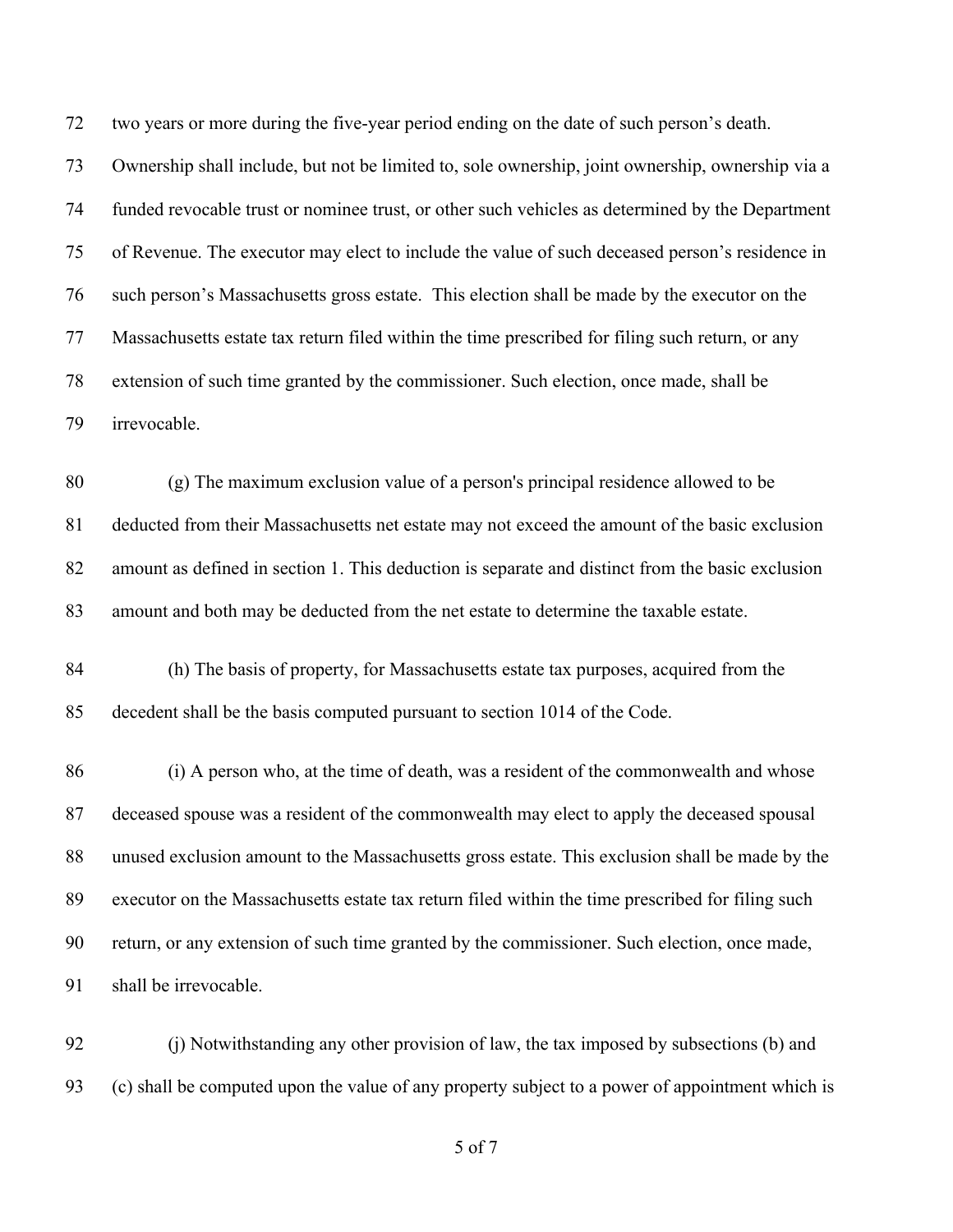includible in the federal gross estate, notwithstanding that a tax has been paid thereon pursuant to section 14 of chapter 65.

 (k) For the purposes of computing the tax imposed by subsections (b) and (c) of this section, the provisions of section 3 shall not apply.

 (l) The commissioner of revenue may make determinations and shall prescribe such regulations as may be necessary or appropriate to carry out this subsection.

 (m) For the estate of decedents dying on or after January 1, 2022 all references and provisions in subsection (b) to the Internal Revenue Code or Code, unless the context clearly indicates otherwise, shall be to the Code as in effect for the taxable year.

 SECTION 8. Chapter 65C of the General Laws is hereby amended by adding the following section after Section 3(d), as appearing in the 2012 Official Edition:- (e) "Deceased spousal unused exclusion amount", with respect to a surviving spouse of a deceased spouse dying on or after January 1, 2022 and subject to paragraph 5 of section 2010 of the Code, the lesser of (i) the basic exclusion amount or (ii) the excess of the applicable exclusion amount of the last such deceased spouse of such surviving spouse, over the amount with respect to which the Massachusetts estate tax is determined under subsection (b) of the estate of such deceased spouse.

 SECTION 9. Chapter 65C of the General Laws is hereby amended by striking out in Section 3A(f), as appearing in the 2012 Official Edition, the line "Such election, once made, shall be irrevocable and shall be separate from and independent of any election made by the executor for federal estate tax purposes" and inserting in place thereof the following:- "If no Massachusetts estate tax return is timely filed, such election may be made on the first return filed